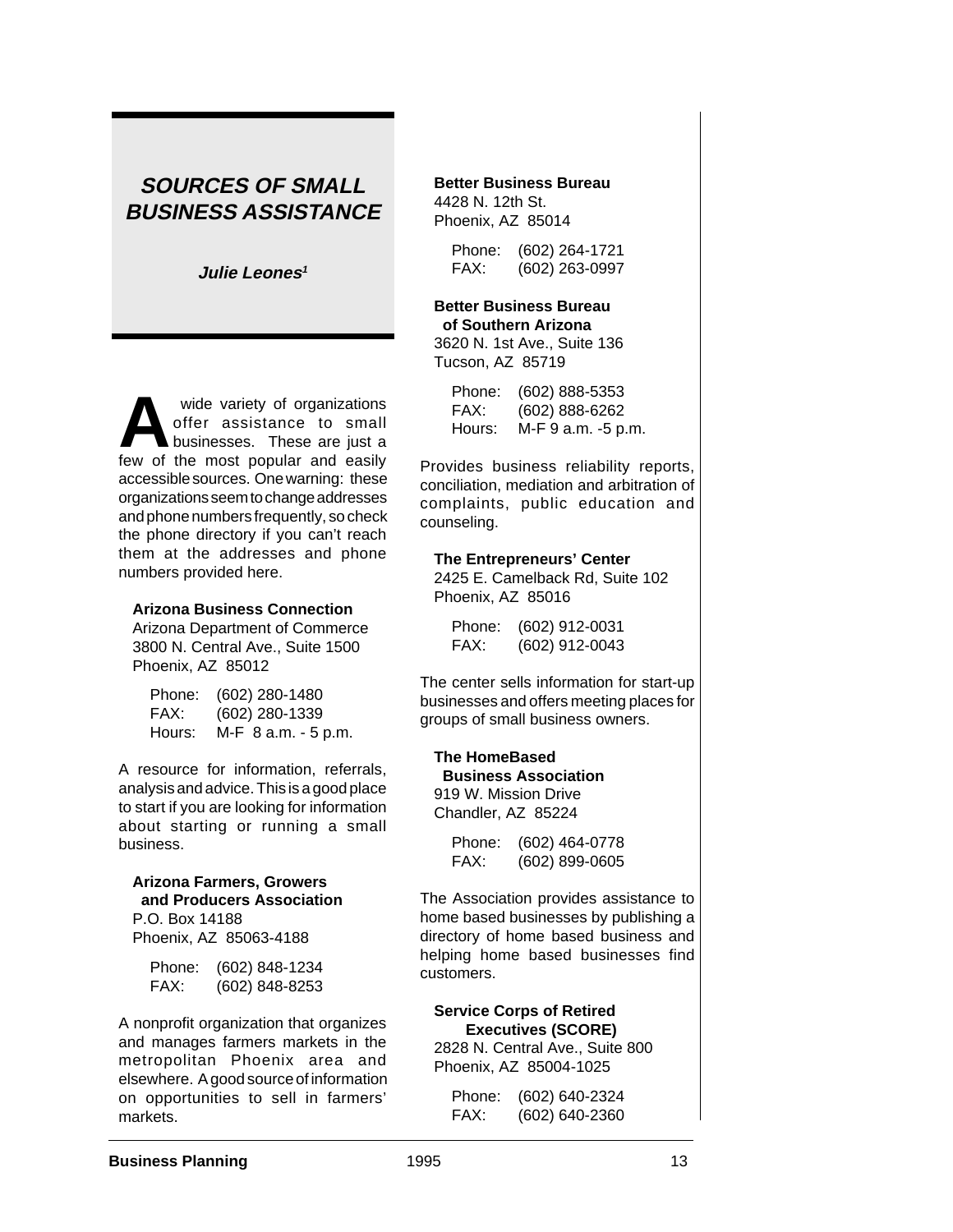### **Chapter 402 (East Valley)** 26 N. MacDonald St.

Mesa, AZ 85201

Phone: (602) 964-4846

# **Chapter 532 (Prescott)**

101 W. Goodwin Suite 307 Prescott, AZ 86301

Phone: (602) 778-7438

| Northern Arizona     | (602) 778-7438 |
|----------------------|----------------|
| Sedona               | (602) 282-5440 |
| Lake Havasu City     | (602) 885-7812 |
| Flagstaff            | (602) 556-7333 |
| Dewey                | (602) 772-7969 |
| Glendale             | (602) 937-4754 |
| Kingman              | (602) 753-6644 |
| <b>Bullhead City</b> | (602) 754-4121 |
| Yuma                 | (602) 782-2400 |

### **Chapter 118 (Tucson)**

300 W. Congress Seventh Floor, Rm. 7-H Box FB 33 Tucson, AZ 85701-1319

Phone: (602) 670-4761 FAX: (602) 670-4763

Promotes development of small business by offering free counseling and low cost seminars on starting, operating and growing a business. Run by volunteers who are retirees with business or management experience. SCORE is supported by the U.S. Small Business Administration.

# **Small Business Development Centers (SBDCs)**

### **Arizona Western College**

281 W. 24th St. Suite 152 Century Plaza Yuma, AZ 85364

> Phone: (602) 341-1650 FAX: (602) 726-2636

**Cochise College** 901 N. Colombo Room 411 Sierra Vista, AZ 85635 Phone: (602) 459-9778 or 1 (800) 966-7943 ext. 778 FAX: (602) 459-9737

### **Coconino Community College**

3000 N. Fourth St., Suite 25 Flagstaff, AZ 86004

| Phone: | (602) 526-5072 or |  |
|--------|-------------------|--|
|        | 1 (800) 350-7122  |  |
| FAX:   | (602) 526-8693    |  |

### **Eastern Arizona College**

622 College St. Thatcher, AZ 85552-0769

Phone: (602) 428-8590 or 1 (800) 678-3808, ext. 8590 FAX: (602) 428-8462

### **Gateway Community College**

108 N. 40th St. Phoenix, AZ 85034

> Phone: (602) 392-5223 FAX: (602) 392-5329

### **Mohave Community College**

1971 Jagerson Ave. Kingman, AZ 86401

> Phone: (602) 757-0894 FAX: (602) 757-0836

### **Northland Pioneer College**

Institute for Business and Community Development P.O. Box 610 Holbrook, AZ 86025

> street address: 1001 Deuce of Clubs Show Low, AZ 85901

> > Phone: (602) 537-2976 1 (800) 266-7232 FAX: (602) 524-2227

### **Pima Community College**

4903 E. Broadway, Suite 101 Tucson, AZ 85709-1260

Phone: (602) 748-4906 FAX: (602) 748-4585

**Rio Salado Community College** 301 W. Roosevelt, Suite B Phoenix, AZ 85003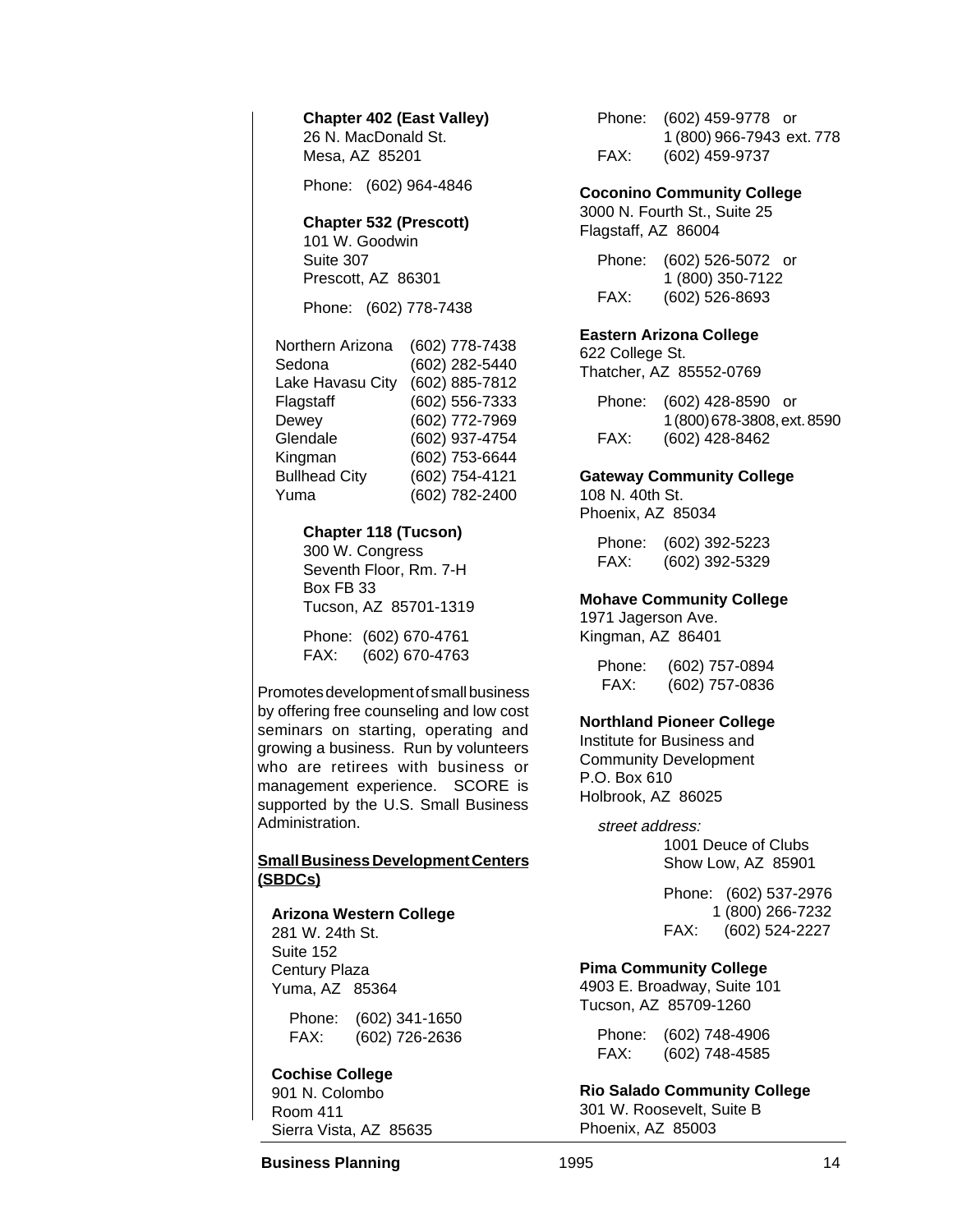Phone: (602) 238-9603 FAX: (602) 340-1627

#### **Yavapai College**

Elks Building 117 E. Gurley St., Suite 206 Prescott, AZ 86301

| Phone: | (602) 778-3088 or |  |
|--------|-------------------|--|
|        | 1 (800) 922-6787  |  |
| FAX:   | (602) 778-3109    |  |

SBDCs generally provide assistance to small businesses or people interested in starting small businesses. They often offer both individual counseling and seminars. The SBDCs are supported by the U.S. Small Business Administration and community colleges of Arizona.

#### **Small Business Institute**

#### **Arizona State University West**

4701 W. Thunderbird Rd. P.O. Box 37100 Phoenix, AZ 85069-7100

Phone: (602) 543-6225 FAX: (602) 543-6221

#### **Northern Arizona University**

Box 15066 Flagstaff, AZ 86301

> Phone: (602) 523-7324 FAX: (602) 523-7331

Provide consulting services to small businesses. This is also a program of the U.S. Small Business Administration.

**Small Business Service Bureau, Inc.** 554 Main St. P.O. Box 1441 Worcester, MA 01601-1441

Phone: (508) 756-3513 or 1 (800) 222-3434 FAX: (508) 791-4709

Provide legislative advocacy, management assistance and group benefits (health, retirement and financial plans) to small businesses.

#### **U.S. Small Business Administration**

2828 N. Central Ave., Suite 800 Phoenix, AZ 85004-1025

| Phone: | (602) 640-2320 |
|--------|----------------|
| FAX:   | (602) 640-2360 |

300 W. Congress Seventh Floor Rm. 7-H FB 33 Tucson, AZ 85701-1319

Phone: (602) 670-4759 FAX: (602) 670-4763

Assist, counsel and back small business through government-backed loans and management assistance.

Julie Leones<sup>1</sup> Extension Economist Department of Agricultural and Resource Economics Cooperative Extension The University of Arizona Tucson, Az 85721